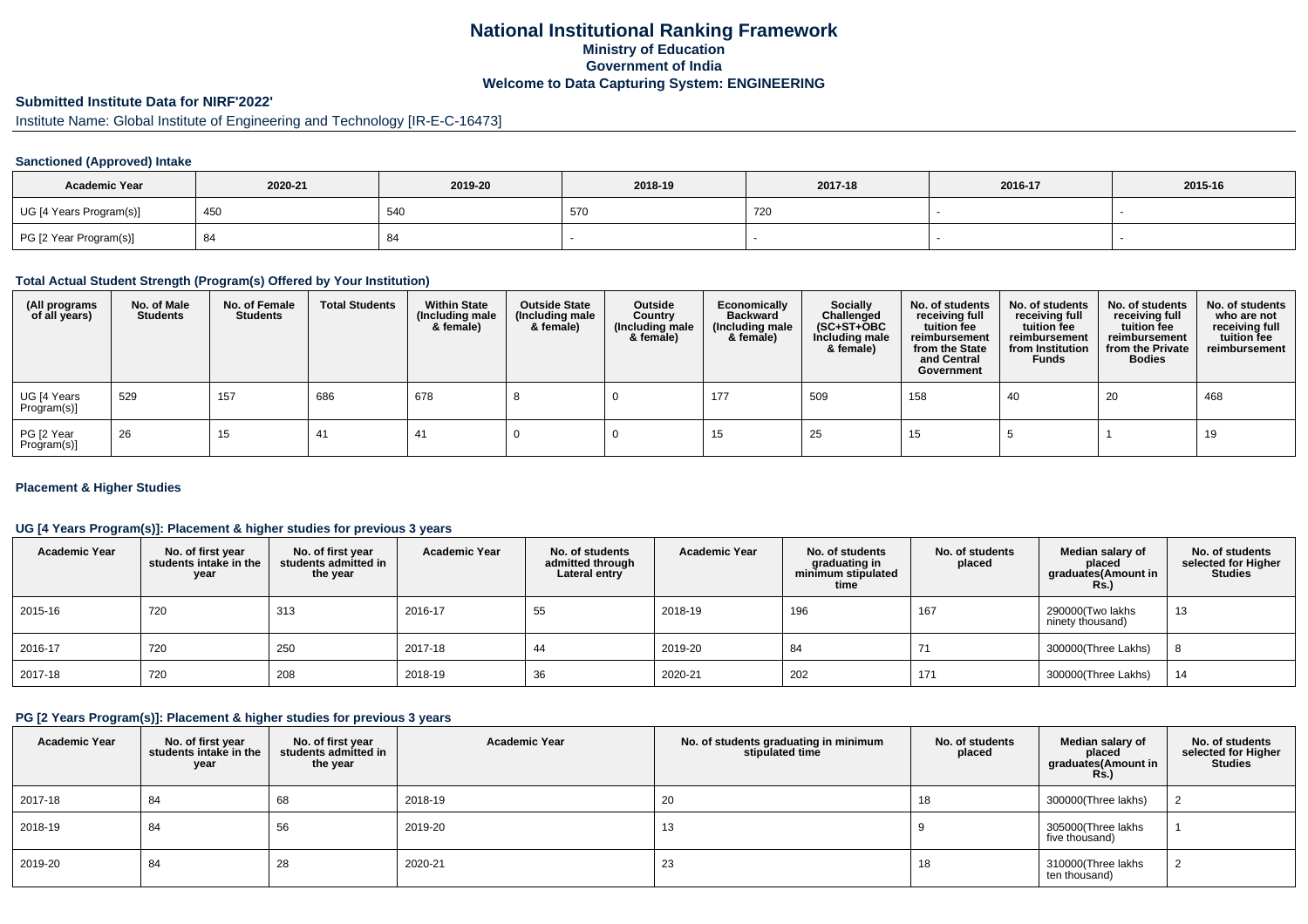#### **Ph.D Student Details**

| Ph.D (Student pursuing doctoral program till 2020-21 Students admitted in the academic year 2020-21 should not be entered here.) |         |         |         |  |  |  |  |
|----------------------------------------------------------------------------------------------------------------------------------|---------|---------|---------|--|--|--|--|
| <b>Total Students</b>                                                                                                            |         |         |         |  |  |  |  |
| Full Time                                                                                                                        |         | O       |         |  |  |  |  |
| Part Time                                                                                                                        |         |         |         |  |  |  |  |
| No. of Ph.D students graduated (including Integrated Ph.D)                                                                       |         |         |         |  |  |  |  |
|                                                                                                                                  | 2020-21 | 2019-20 | 2018-19 |  |  |  |  |
| Full Time                                                                                                                        |         |         |         |  |  |  |  |
| Part Time                                                                                                                        |         |         |         |  |  |  |  |

## **Financial Resources: Utilised Amount for the Capital expenditure for previous 3 years**

| Academic Year                                                                                                                                                                             | 2020-21                                    | 2019-20                                               | 2018-19                                               |  |  |  |  |  |  |
|-------------------------------------------------------------------------------------------------------------------------------------------------------------------------------------------|--------------------------------------------|-------------------------------------------------------|-------------------------------------------------------|--|--|--|--|--|--|
|                                                                                                                                                                                           | <b>Utilised Amount</b>                     | <b>Utilised Amount</b>                                | <b>Utilised Amount</b>                                |  |  |  |  |  |  |
| Annual Capital Expenditure on Academic Activities and Resources (excluding expenditure on buildings)                                                                                      |                                            |                                                       |                                                       |  |  |  |  |  |  |
| Library (Books, Journals and e-Resources only)                                                                                                                                            | 87570 (Eighty seven Thousand Five Seventy) | 63750 (Sixty three thousand seven hundred and fifty)  | 77000 (seventy seven thousand)                        |  |  |  |  |  |  |
| New Equipment and software for Laboratories                                                                                                                                               | 890000 (Eight Lakhs ninety thousand)       | 899700 (Eight lakhs nintynine thousand seven hundred) | 324800 (Three lakhs thousand eight hundred)           |  |  |  |  |  |  |
| <b>Engineering Workshops</b>                                                                                                                                                              | 250000 (Two Lakhs fifty thousand)          | 322900 (three lakhs twentytwo thousand nine houndred) | 157400 (One lakhs fifty seven thousand four houndred) |  |  |  |  |  |  |
| Other expenditure on creation of Capital Assets (For setting up<br>classrooms, seminar hall, conference hall, library, Lab, Engg<br>workshops excluding expenditure on Land and Building) | 750000 (Seven lakhs fifty thousand)        | 700000 (Seven lakhs)                                  | 600000 (six lakhs)                                    |  |  |  |  |  |  |

## **Financial Resources: Utilised Amount for the Operational expenditure for previous 3 years**

| <b>Academic Year</b>                                                                                                                                                                            | 2020-21                                                                                    | 2019-20                                                                  | 2018-19                                                                            |  |  |  |  |  |  |
|-------------------------------------------------------------------------------------------------------------------------------------------------------------------------------------------------|--------------------------------------------------------------------------------------------|--------------------------------------------------------------------------|------------------------------------------------------------------------------------|--|--|--|--|--|--|
|                                                                                                                                                                                                 | <b>Utilised Amount</b>                                                                     | <b>Utilised Amount</b>                                                   | <b>Utilised Amount</b>                                                             |  |  |  |  |  |  |
| <b>Annual Operational Expenditure</b>                                                                                                                                                           |                                                                                            |                                                                          |                                                                                    |  |  |  |  |  |  |
| Salaries (Teaching and Non Teaching staff)                                                                                                                                                      | 15400000 (One crore fifty four lakhs)                                                      | 15345020 (one crore fifty three lakhs forty five thousand and<br>twenty) | 22402705 (two crore twenty four lakhs two thousand seven<br>hundred and five only) |  |  |  |  |  |  |
| Maintenance of Academic Infrastructure or consumables and<br>other running expenditures (excluding maintenance of hostels<br>and allied services, rent of the building, depreciation cost, etc) | 11543333 (one crore fifteen lakhs forty three thousand three<br>hundred thirty three only) | 16411015 (one crore sixty four lakhs eleven thousand fifteen)            | 8286350 (Eighty two lakhs eighty six thousand three hundred<br>and fifty)          |  |  |  |  |  |  |
| Seminars/Conferences/Workshops                                                                                                                                                                  | 680000 (six lakhs eighty thousand)                                                         | 610000 (Six lakhs ten thousand)                                          | 525000 (Five lakhs twenty five thousand)                                           |  |  |  |  |  |  |

**IPR**

| Calendar year            | 2020 | 2019 | 2018 |
|--------------------------|------|------|------|
| No. of Patents Published |      |      |      |
| No. of Patents Granted   |      |      |      |

### **Sponsored Research Details**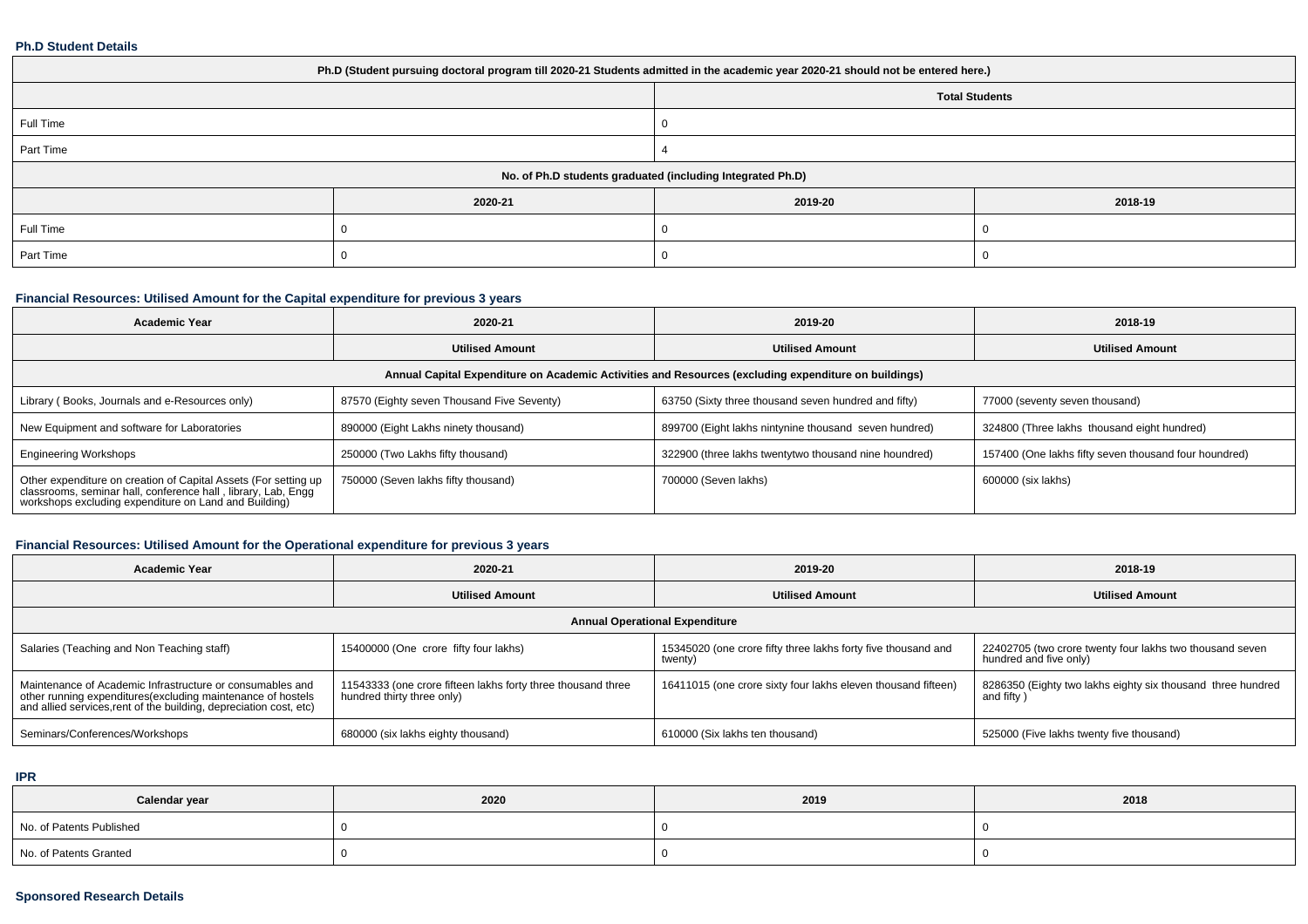| <b>Financial Year</b>                    | 2020-21 | 2019-20 | 2018-19 |
|------------------------------------------|---------|---------|---------|
| Total no. of Sponsored Projects          |         |         |         |
| Total no. of Funding Agencies            |         |         |         |
| Total Amount Received (Amount in Rupees) |         |         |         |
| Amount Received in Words                 | Zero    | Zero    | Zero    |

## **Consultancy Project Details**

| <b>Financial Year</b>                    | 2020-21                                          | 2019-20                                                   | 2018-19                  |
|------------------------------------------|--------------------------------------------------|-----------------------------------------------------------|--------------------------|
| Total no. of Consultancy Projects        |                                                  |                                                           |                          |
| Total no. of Client Organizations        |                                                  |                                                           |                          |
| Total Amount Received (Amount in Rupees) | 507550                                           | 345241                                                    | 150000                   |
| Amount Received in Words                 | Five lakhs Seven thousand five hundred and fifty | Three lakhs forty five thousand two hundred and forty one | one lakhs fifty thousand |

### **PCS Facilities: Facilities of physically challenged students**

| 1. Do your institution buildings have Lifts/Ramps?                                                                                                         | Yes, more than 80% of the buildings |
|------------------------------------------------------------------------------------------------------------------------------------------------------------|-------------------------------------|
| 2. Do your institution have provision for walking aids, including wheelchairs and transportation from one building to another for<br>handicapped students? | Yes                                 |
| 3. Do your institution buildings have specially designed toilets for handicapped students?                                                                 | Yes, more than 80% of the buildings |

# **Faculty Details**

| Srno           | <b>Name</b>                  | Age | Designation                                         | Gender | Qualification | <b>Experience (In</b><br>Months) | <b>Currently working</b><br>with institution? | <b>Joining Date</b> | <b>Leaving Date</b>      | <b>Association type</b> |
|----------------|------------------------------|-----|-----------------------------------------------------|--------|---------------|----------------------------------|-----------------------------------------------|---------------------|--------------------------|-------------------------|
|                | R Ramesh                     | 45  | Dean / Principal /<br>Director / Vice<br>Chancellor | Male   | Ph.D          | 247                              | Yes                                           | 01-06-2021          | $\overline{a}$           | Regular                 |
| $\overline{2}$ | P Rajesh                     | 34  | <b>Assistant Professor</b>                          | Male   | M.E.          | 96                               | Yes                                           | 13-07-2015          | --                       | Regular                 |
| 3              | V VIJAYAKUMAR                | 37  | <b>Assistant Professor</b>                          | Male   | M.E.          | 120                              | Yes                                           | 08-07-2016          | $\sim$                   | Regular                 |
|                | V PRINCE<br><b>IMMANUEL</b>  | 41  | <b>Assistant Professor</b>                          | Male   | M.Tech        | 199                              | Yes                                           | 10-07-2019          | --                       | Regular                 |
| 5              | Dr AS VIJAY<br><b>VIKRAM</b> | 35  | Associate Professor                                 | Male   | Ph.D          | 114                              | Yes                                           | 27-06-2016          | $\overline{\phantom{a}}$ | Regular                 |
| 6              | <b>S RAJKUMAR</b>            | 30  | <b>Assistant Professor</b>                          | Male   | M.E.          | 29                               | Yes                                           | 16-08-2021          | $\sim$                   | Regular                 |
|                | D JAYASEELAN                 | 33  | <b>Assistant Professor</b>                          | Male   | M.E.          | 96                               | Yes                                           | 07-03-2016          | $\sim$                   | Regular                 |
| 8              | Dr S<br><b>SENGOTTAIAN</b>   | 46  | Professor                                           | Male   | Ph.D          | 222                              | Yes                                           | 05-08-2015          | $\sim$                   | Regular                 |
| 9              | M SENTHIL KUMAR              | 35  | <b>Assistant Professor</b>                          | Male   | M.E.          | 138                              | Yes                                           | 14-06-2014          | $\sim$                   | Regular                 |
| 10             | S MOHANA DEVI                | 42  | <b>Assistant Professor</b>                          | Female | M.E.          | 192                              | Yes                                           | 17-06-2017          | $\overline{\phantom{a}}$ | Regular                 |
| 11             | P SRIDHAR                    | 33  | <b>Assistant Professor</b>                          | Male   | M.E.          | 120                              | Yes                                           | 11-07-2011          | --                       | Regular                 |
| 12             | <b>G DIVYA</b>               | 27  | <b>Assistant Professor</b>                          | Female | M.E.          | 8                                | Yes                                           | 25-07-2019          | $\sim$                   | Regular                 |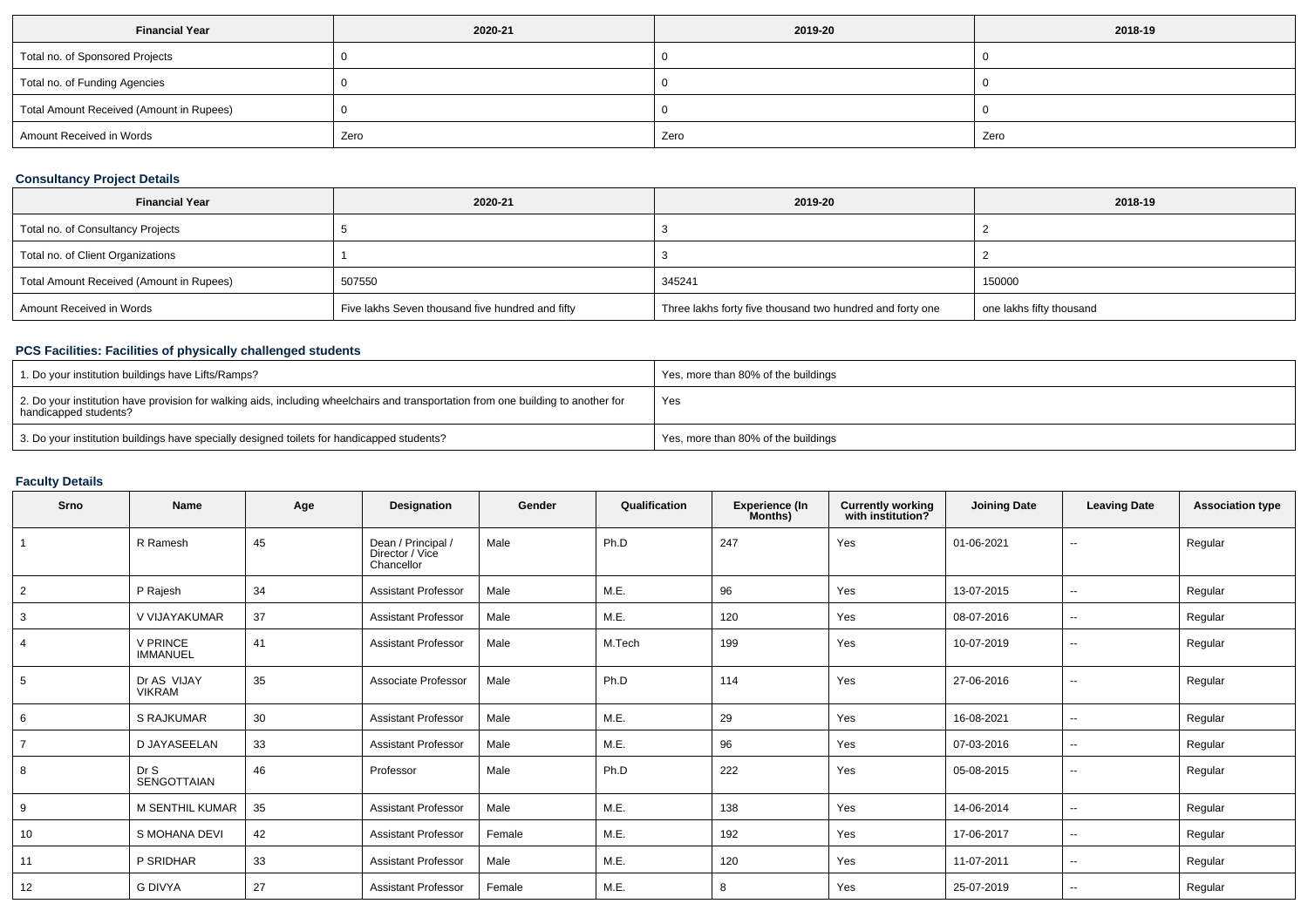| 13 | K SARITHA              | 37              | <b>Assistant Professor</b> | Female | M.E.   | 156            | Yes | 01-07-2015 | $\sim$                   | Regular |
|----|------------------------|-----------------|----------------------------|--------|--------|----------------|-----|------------|--------------------------|---------|
| 14 | <b>B GAYATHRI</b>      | 31              | <b>Assistant Professor</b> | Female | M.E.   | 52             | Yes | 27-02-2017 | $\sim$                   | Regular |
| 15 | A ANUPRIYA             | 43              | Assistant Professor        | Female | M.Tech | 168            | Yes | 25-11-2021 | $\sim$                   | Regular |
| 16 | ARPITA JAIN            | 36              | <b>Assistant Professor</b> | Female | M.Tech | 114            | Yes | 02-09-2021 | $\sim$                   | Regular |
| 17 | S SARANYA              | 33              | <b>Assistant Professor</b> | Female | M.E.   | 49             | Yes | 01-12-2021 | $\sim$                   | Regular |
| 18 | <b>M LOKESH</b>        | 27              | <b>Assistant Professor</b> | Male   | M.Tech | 25             | Yes | 28-12-2021 | $\sim$                   | Regular |
| 19 | V RAMESH               | 34              | <b>Assistant Professor</b> | Male   | M.Tech | 120            | Yes | 16-12-2021 | $\overline{\phantom{a}}$ | Regular |
| 20 | D MOHAN                | 40              | <b>Assistant Professor</b> | Male   | M.Tech | 144            | Yes | 20-06-2018 | $\sim$                   | Regular |
| 21 | R PRAKASAM             | 52              | Associate Professor        | Male   | M.E.   | 336            | Yes | 08-07-2019 | $\overline{\phantom{a}}$ | Regular |
| 22 | V VASUDEVAN            | 43              | <b>Assistant Professor</b> | Male   | M.E.   | 204            | Yes | 27-08-2019 | $\sim$                   | Regular |
| 23 | R GOPI                 | 38              | <b>Assistant Professor</b> | Male   | M.Tech | 132            | Yes | 13-07-2015 | $\sim$                   | Regular |
| 24 | M RAMAN                | 30              | <b>Assistant Professor</b> | Male   | M.E.   | 84             | Yes | 04-06-2016 | $\sim$                   | Regular |
| 25 | R ELAYA RAJA           | 31              | <b>Assistant Professor</b> | Male   | M.E.   | 83             | Yes | 01-08-2018 | $\sim$                   | Regular |
| 26 | N TAMILSELVAN          | 30 <sup>°</sup> | <b>Assistant Professor</b> | Male   | M.E.   | 48             | Yes | 05-06-2017 | $\sim$                   | Regular |
| 27 | S CHANDRU              | 33              | <b>Assistant Professor</b> | Male   | Ph.D   | $\overline{7}$ | Yes | 01-06-2021 | $\sim$                   | Regular |
| 28 | <b>MANIKANDAN S</b>    | 27              | <b>Assistant Professor</b> | Male   | M.E.   | 35             | Yes | 25-06-2018 | $\sim$                   | Regular |
| 29 | Lokeshkumar G          | 33              | <b>Assistant Professor</b> | Male   | M.Tech | 70             | Yes | 09-07-2015 | $\overline{\phantom{a}}$ | Regular |
| 30 | Madhivanan S           | 27              | <b>Assistant Professor</b> | Male   | M.E.   | 34             | Yes | 02-07-2018 | $\sim$                   | Regular |
| 31 | Prakash G              | 32              | <b>Assistant Professor</b> | Male   | M.E.   | 22             | Yes | 28-06-2019 | $\sim$                   | Regular |
| 32 | KOTHANDARAMAN<br>G     | 33              | <b>Assistant Professor</b> | Male   | M.E.   | 29             | Yes | 01-12-2017 | $\sim$                   | Regular |
| 33 | KISHORE R              | 29              | <b>Assistant Professor</b> | Male   | M.E.   | 52             | Yes | 23-01-2017 | $\sim$                   | Regular |
| 34 | <b>BHARATHI S K</b>    | 38              | Assistant Professor        | Female | M.E.   | 47             | Yes | 03-07-2017 | $\sim$                   | Regular |
| 35 | SARANYA A              | 31              | <b>Assistant Professor</b> | Female | M.E.   | 17             | Yes | 28-06-2017 | Ξ.                       | Regular |
| 36 | DEENA SIDDIQA R        | 37              | <b>Assistant Professor</b> | Female | M.E.   | 41             | Yes | 15-07-2017 | $\sim$                   | Regular |
| 37 | NANDHA KUMAR K         | 43              | <b>Assistant Professor</b> | Male   | M.Tech | 109            | Yes | 17-07-2019 | $\sim$                   | Regular |
| 38 | MUNEERUNNISA M   30    |                 | <b>Assistant Professor</b> | Female | M.E.   | 22             | Yes | 08-07-2019 | $\sim$                   | Regular |
| 39 | <b>TAMILARASAN S</b>   | 33              | <b>Assistant Professor</b> | Male   | M.Tech | 47             | Yes | 05-06-2017 | $\overline{\phantom{a}}$ | Regular |
| 40 | <b>IRISH JENIFER Y</b> | 31              | <b>Assistant Professor</b> | Female | M.E.   | 57             | Yes | 15-07-2016 | Щ,                       | Regular |
| 41 | ANITHA M               | 28              | <b>Assistant Professor</b> | Female | M.E.   | 58             | Yes | 11-07-2016 | $\sim$                   | Regular |
| 42 | VINNOLIYA A            | 28              | <b>Assistant Professor</b> | Female | M.E.   | 47             | Yes | 12-06-2017 | $\sim$                   | Regular |
| 43 | CHITRA C               | 37              | <b>Assistant Professor</b> | Female | M.E.   | 104            | Yes | 20-07-2016 | $\overline{\phantom{a}}$ | Regular |
| 44 | <b>DEEPIKAS</b>        | 26              | <b>Assistant Professor</b> | Female | M.E.   | 22             | Yes | 28-06-2019 | $\overline{\phantom{a}}$ | Regular |
| 45 | SUDHAKAR K             | 39              | <b>Assistant Professor</b> | Male   | M.E.   | 59             | Yes | 27-06-2016 | $\sim$                   | Regular |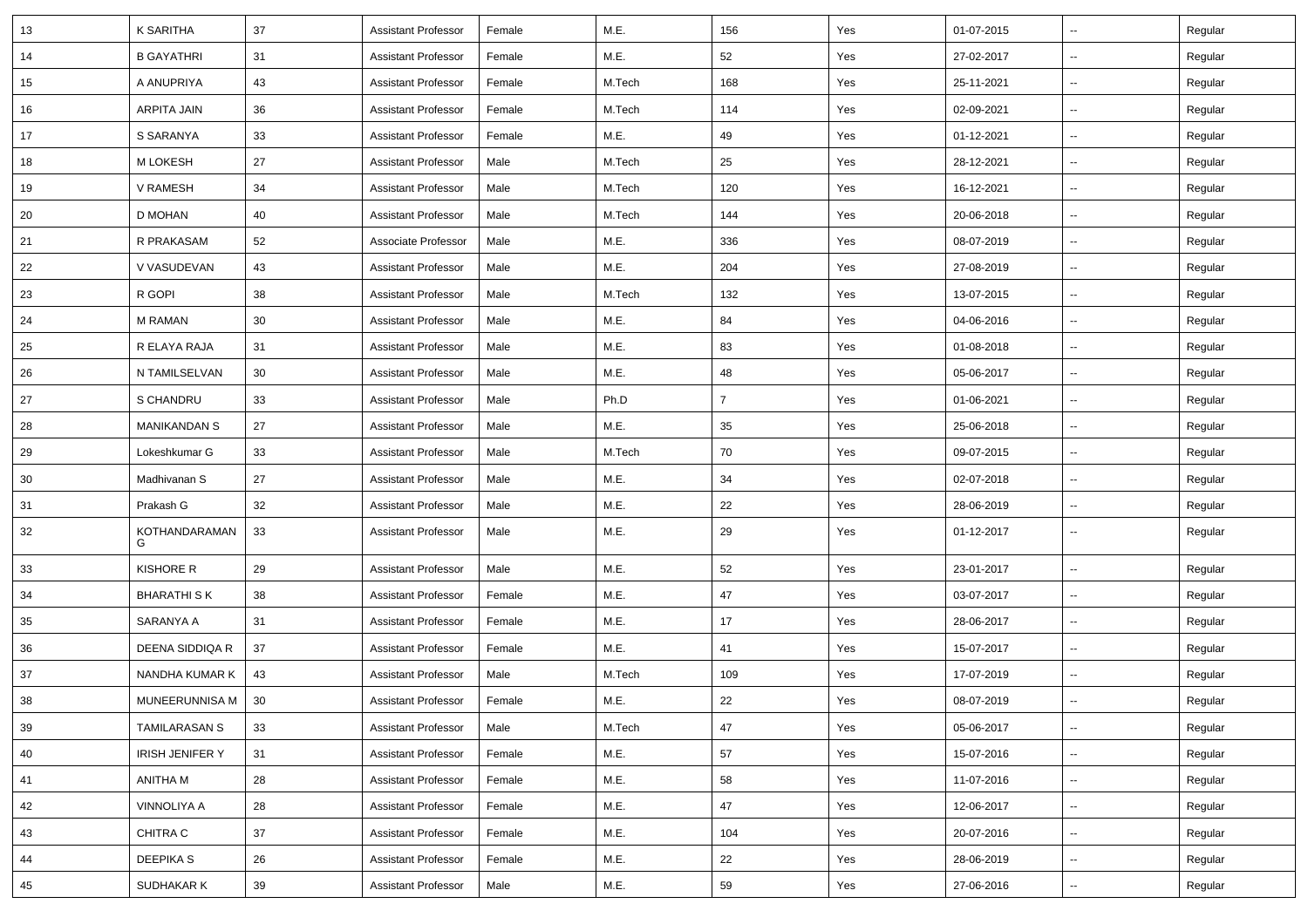| 46 | <b>GEETHANJALI R</b>               | 29     | <b>Assistant Professor</b> | Female | M.E.       | 58             | Yes | 04-07-2016 | $\sim$                   | Regular |
|----|------------------------------------|--------|----------------------------|--------|------------|----------------|-----|------------|--------------------------|---------|
| 47 | <b>ARTHIP</b>                      | 34     | <b>Assistant Professor</b> | Female | M.E.       | 122            | Yes | 01-07-2014 | $\overline{\phantom{a}}$ | Regular |
| 48 | POONKUZHALI V                      | 37     | <b>Assistant Professor</b> | Female | M.E.       | 81             | Yes | 04-08-2014 | $\overline{\phantom{a}}$ | Regular |
| 49 | SIVARANJANI R                      | 27     | <b>Assistant Professor</b> | Female | M.E.       | 34             | Yes | 02-07-2018 | $\overline{\phantom{a}}$ | Regular |
| 50 | <b>MANOJ KUMAT T</b>               | 31     | <b>Assistant Professor</b> | Female | M.E.       | 21             | Yes | 30-08-2019 | --                       | Regular |
| 51 | <b>MOHAMMED</b><br><b>JUNAID N</b> | 25     | <b>Assistant Professor</b> | Female | M.E.       | 21             | Yes | 02-09-2019 | --                       | Regular |
| 52 | <b>GOPIL</b>                       | 35     | <b>Assistant Professor</b> | Male   | M.E.       | 23             | Yes | 24-06-2019 | -−                       | Regular |
| 53 | ARUL D                             | 35     | <b>Assistant Professor</b> | Female | M.E.       | 23             | Yes | 01-07-2019 | $\sim$                   | Regular |
| 54 | <b>SARATH KUMAR S</b>              | 29     | <b>Assistant Professor</b> | Male   | M.E.       | 51             | Yes | 03-02-2017 | $\overline{\phantom{a}}$ | Regular |
| 55 | <b>HARI PRASATH K</b>              | 26     | <b>Assistant Professor</b> | Male   | M.E.       | 35             | Yes | 02-07-2018 | н.                       | Regular |
| 56 | REVATHI K                          | 54     | Professor                  | Female | Ph.D       | 178            | Yes | 01-07-2009 | $\overline{\phantom{a}}$ | Regular |
| 57 | <b>KARPAGAMBIGAI S</b>             | 45     | <b>Assistant Professor</b> | Female | M. Phil    | 131            | Yes | 10-07-2013 | $\overline{\phantom{a}}$ | Regular |
| 58 | <b>NAGAMANI M</b>                  | 39     | Professor                  | Male   | Ph.D       | 179            | Yes | 01-07-2010 | -−                       | Regular |
| 59 | <b>SURESH K</b>                    | 35     | <b>Assistant Professor</b> | Male   | M. Phil    | 115            | Yes | 01-04-2019 | ⊷.                       | Regular |
| 60 | <b>VARALAKSHMIS</b>                | 39     | <b>Assistant Professor</b> | Female | Ph.D       | 185            | Yes | 30-05-2018 | ⊷.                       | Regular |
| 61 | SIVASUBRAMANIA<br>M <sub>P</sub>   | 46     | <b>Assistant Professor</b> | Male   | M. Phil    | 115            | Yes | 01-10-2011 | -−                       | Regular |
| 62 | <b>MOHAN RAJ S</b>                 | 30     | <b>Assistant Professor</b> | Male   | M.E.       | 34             | Yes | 02-07-2018 | ⊷.                       | Regular |
| 63 | DAPHNEY JOANN J                    | 36     | <b>Assistant Professor</b> | Female | M.E.       | 145            | Yes | 27-06-2018 | ⊷.                       | Regular |
| 64 | <b>SUBASH P</b>                    | 41     | <b>Assistant Professor</b> | Male   | <b>MBA</b> | 196            | Yes | 01-09-2016 | $\overline{\phantom{a}}$ | Regular |
| 65 | P Lakshmanan                       | 38     | <b>Assistant Professor</b> | Male   | M.E.       | 18             | Yes | 10-08-2020 | ⊷.                       | Regular |
| 66 | C<br>Dhatchanamoorthy              | 29     | <b>Assistant Professor</b> | Male   | M.E.       | 18             | Yes | 04-03-2020 | $\overline{\phantom{a}}$ | Regular |
| 67 | P Jaiganesh                        | 34     | <b>Assistant Professor</b> | Male   | M.E.       | 18             | Yes | 20-07-2020 | Ξ.                       | Regular |
| 68 | S KARTHIK                          | 29     | <b>Assistant Professor</b> | Male   | M.E.       | 36             | Yes | 07-01-2019 | $\overline{\phantom{a}}$ | Regular |
| 69 | <b>S MEIKEERTHY</b>                | 27     | <b>Assistant Professor</b> | Male   | M.E.       | 24             | Yes | 27-01-2020 | ⊷.                       | Regular |
| 70 | <b>M NANDHINI</b>                  | 25     | <b>Assistant Professor</b> | Female | M.E.       | 6              | Yes | 14-07-2021 | -−                       | Regular |
| 71 | R JEEVA                            | 30     | <b>Assistant Professor</b> | Male   | M.E.       | 67             | Yes | 29-06-2016 | Щ,                       | Regular |
| 72 | P AGILA                            | 36     | <b>Assistant Professor</b> | Female | M.E.       | 48             | Yes | 12-06-2017 | н.                       | Regular |
| 73 | M ANGAL                            | 25     | <b>Assistant Professor</b> | Female | M.E.       | $\overline{7}$ | Yes | 02-02-2021 | Щ,                       | Regular |
| 74 | <b>JEEVITHA</b>                    | 24     | <b>Assistant Professor</b> | Female | M.E.       | $\overline{7}$ | Yes | 12-07-2021 | $\sim$                   | Regular |
| 75 | <b>D VIGNESH</b>                   | 28     | <b>Assistant Professor</b> | Male   | M.E.       | 60             | Yes | 07-07-2016 | $\overline{\phantom{a}}$ | Regular |
| 76 | S SANTHOSH<br><b>KUMAR</b>         | 29     | <b>Assistant Professor</b> | Male   | M.E.       | 48             | Yes | 10-01-2018 | $\overline{\phantom{a}}$ | Regular |
| 77 | V RAGUBATHY                        | $38\,$ | <b>Assistant Professor</b> | Male   | M.Tech     | 126            | Yes | 11-01-2022 | щ.                       | Regular |